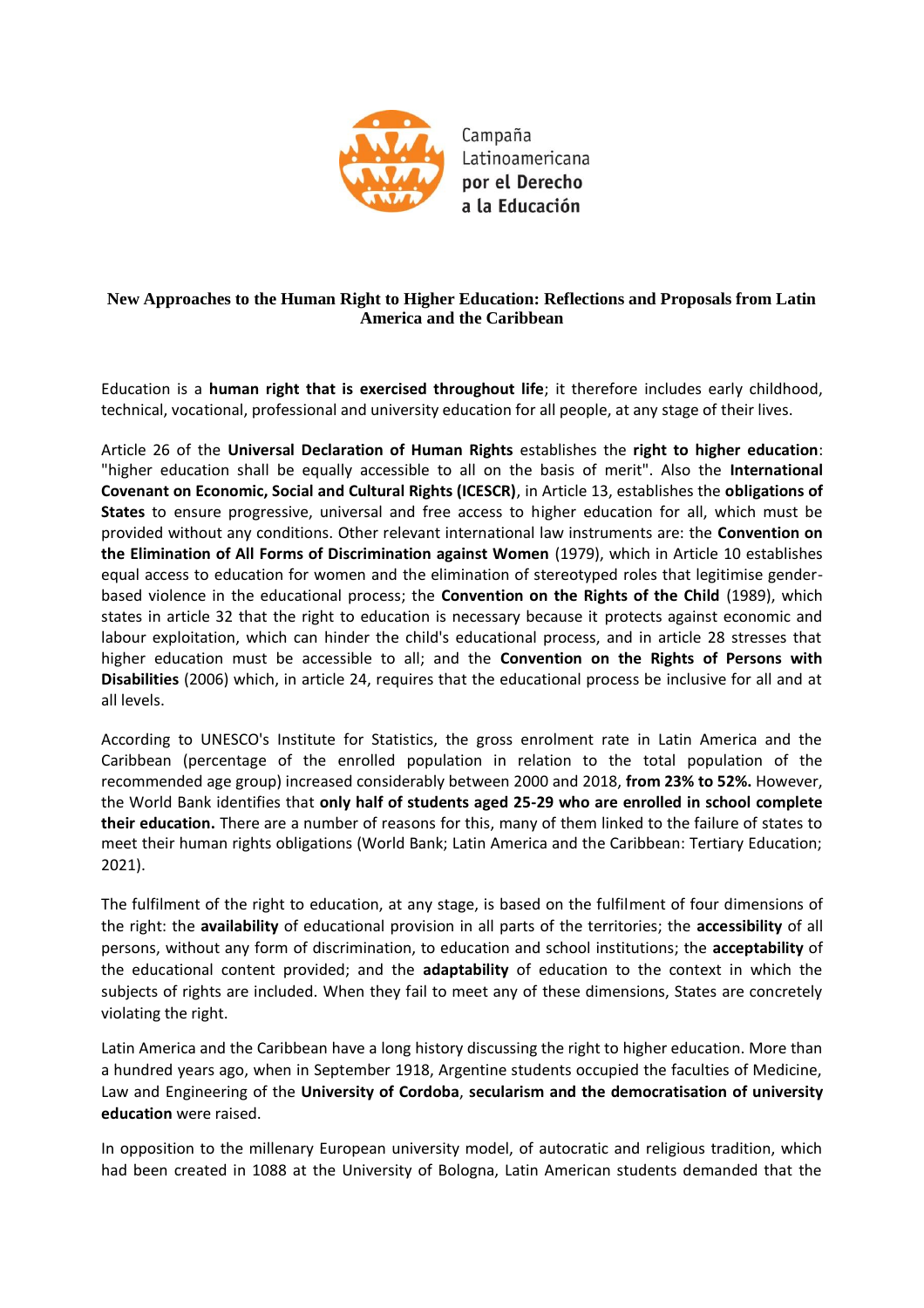University of Cordoba disassociate itself from the Jesuit priests, who had founded it in 1613. And they demanded also: **participation of the subjects of the educational communities** in university administrative management; **university autonomy**; **academic freedom**; **social assistance mechanisms** for students; and bringing universities **closer** to the **needs of the people**, through the development of university extension initiatives **and knowledge that contribute to socio-economic justice**. More recently, to these demands have been added the fulfilment of socio-environmental justice, the realisation of human rights and good living. Likewise, a **critical production of knowledge, plural and diverse**, which even recognises the knowledge and cosmovisions of the original indigenous peoples, Afro-descendants and other historically excluded groups.

This political, emancipatory and liberating movement of Argentinean students quickly spread across the continent, leading to the establishment of student federations and inspiring university reforms in different countries around the world. At a time when there is a rush for the inclusion of students in higher education systems, but leaving aside the fundamental principles for social transformation, it seems **urgent to recover these powerful messages from our region**, reiterating that students in our region continue to be victims of persecution and criminalisation processes for the simple fact of collectively fighting for the fulfilment of their rights.

**Democratisation** of Higher Education **does not mean an accelerated growth in enrolment rates**, or in the number of educational institutions, or an expansion in the diversification of degrees and careers, as we observe in our region. Democratisation with inclusion means creating mechanisms to **reverse the tendencies of reproduction of asymmetrical power relations, exacerbation of inequalities and discrimination** in education systems, generating more egalitarian societies.

The **growth in the supply of higher education has not been duly accompanied by adequate funding** to guarantee equal enjoyment of the right to higher education. On the contrary, there was a tendency for **public institutions** to become precarious and for private provision to grow. Due to a lack of state regulation, this led to the multiplication of internationalised and elite schools for the rich and lowquality universities for poor students, who make great efforts to pay for higher education - thinking that this will allow them to have better living conditions - and who end up not getting decent jobs because of the low quality of the education they receive.

We are concerned about the processes **of financing and privatisation of higher education** (today 53.2% of university students are in private universities). Higher education is now presented as a commodity traded on the stock market, an interesting business, which homogenises and standardises knowledge and ways of thinking, and produces citizens useful to the deepening of neoliberal models. We are also concerned about the hyper-concentration of private education in the hands of a few, often foreign, institutions.

In this context, **recovering the content of the right to higher education** seems fundamental to us:

- Higher education **available** to all means that **free public** higher education institutions must be adequately funded and **present in different parts of the territory, with qualified teachers working under decent working conditions.**
- It means that, where necessary, the state should provide higher education at a distance, but **in a complementary way to face-to-face education**, and guaranteeing the conditions for all learners to study - which implies **universal access to the internet and to accessible technological devices** and platforms, preferably open source and adopting free software. During the pandemic, the **teaching-learning processes** were assumed by families, students and teachers, who had to buy connection equipment, pay for internet access and platforms; but it is the states that must assume the costs of digital transformation, without privatisation.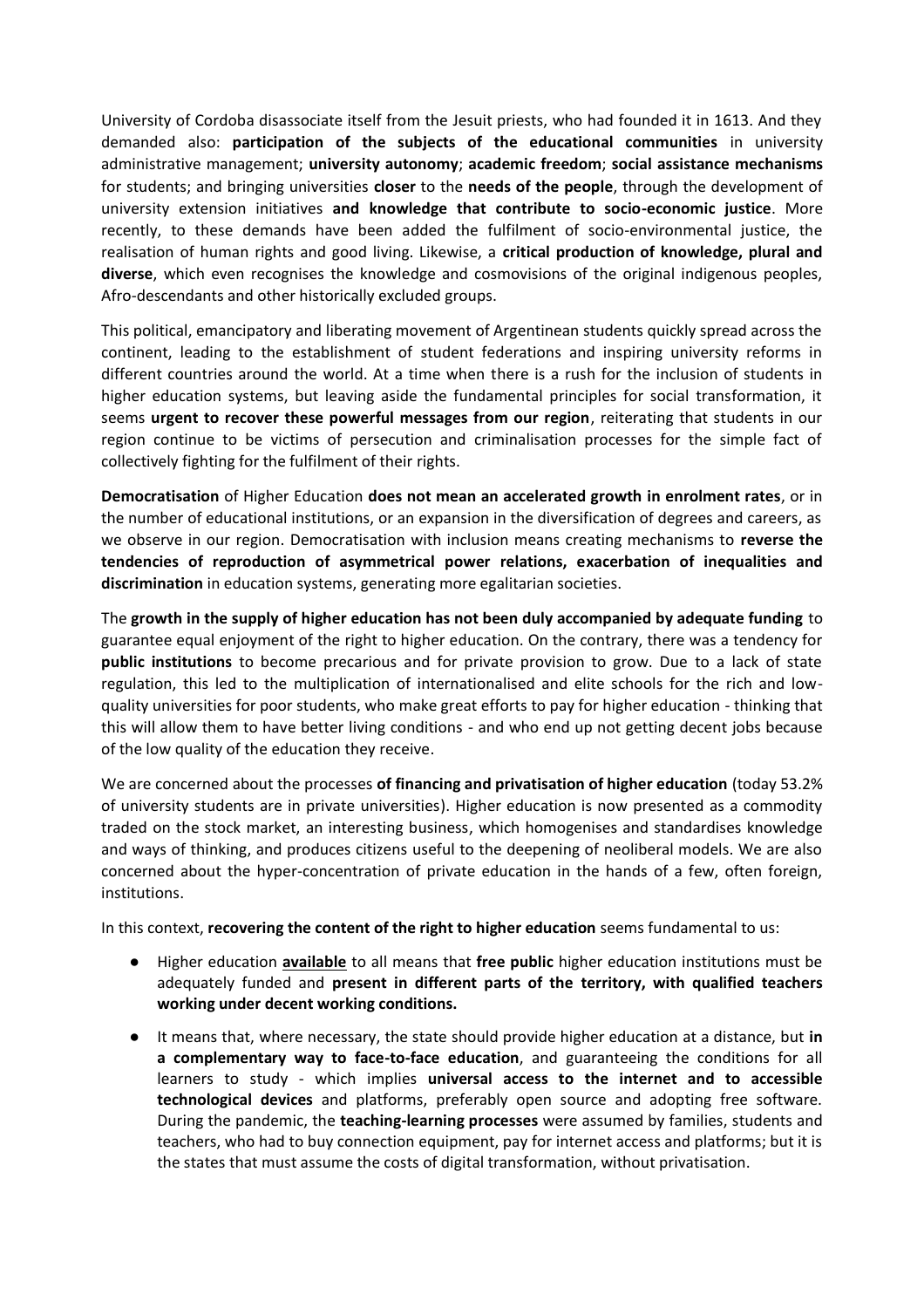- Being **accessible** to all means that **all barriers** to access to this right must be **overcome**. Thus, higher education must be **free and cannot adopt exclusionary processes for university entry**, which tend to exclude historically marginalised groups. On the other hand, where free public higher education is already guaranteed, it is imperative **not to go backwards**, precisely because free education must be progressively achieved for everyone. Nor can there be **barriers in terms of infrastructure** or of any other nature, which prevent people with different disabilities or ethnic minorities, migrants and other groups from accessing higher education.
- Higher education has served for centuries to train dominant social groups of the population. There is an urgent need to extend it to historically excluded sectors and with an intercultural and intersectional perspective. Create and expand **affirmative action** policies to guarantee access and **intersectoral policies** in order to guarantee the permanence of these groups in education.
- Higher education should be a **common good**, an **investment** that society makes **collectively, to generate social and environmental justice.** It is an enabling instrument for the realisation of other rights. In this sense, we are **concerned about the offensive of corporate capital**, often foreign, which seeks to enable the business sector to obtain short and fast degrees and also to **influence the spaces of global governance and decision-making on educational policies**, in a non-transparent and undemocratic manner. We are also concerned about the **processes of privatisation and commercialisation** of education, which amplify inequalities and segregation in the systems. Here, states have a fundamental role to play in **regulating private provision and avoiding the indebtedness of students** and their families, so as not to continue to carry over the shortcomings of basic education.
- To be **acceptable** means that the content of higher education must place **human dignity, critical thinking, the transformation of societies**, the realisation of all human rights, peace and democratic coexistence at the centre of its political-pedagogical project. In this sense, face-toface education is fundamental to fulfil the right to an education that teaches **how to live, how to live together, how to share and how to collectively create** a society of social justice.
- Being **acceptable** means **breaking with the logic of single, standardised, hegemonic thinking** that maintains the *status quo*; it means accepting and valuing diversity, including in evaluation processes, which should follow formative and not solely economic criteria.
- It means **responding to the expectations of the subjects of rights** and of the different actors in the educational communities, who must **participate in the management of universities and in the definition of educational policies**. It also means guaranteeing the conditions for everyone to be able to study and follow the life path that they want to follow.
- Being **acceptable** means ensuring an environment **free of violence**, intimidation, harassment, bullying, threats and other assaults against women, LGTBQI+ persons or any other group, by reason of their participation in the academic community or the exercise of activities. Also, free of violence against institutions, laboratories and university libraries.
- It has taken six centuries for women to gain access to universities. We must now ensure that **gender stereotypes and patriarchal culture are broken**, so that women can remain in the fields of their choice, including STEM (Science, Mathematics, Engineering and Technology) where they are still under-represented, and that they can complete their chosen courses and participate in decision-making.